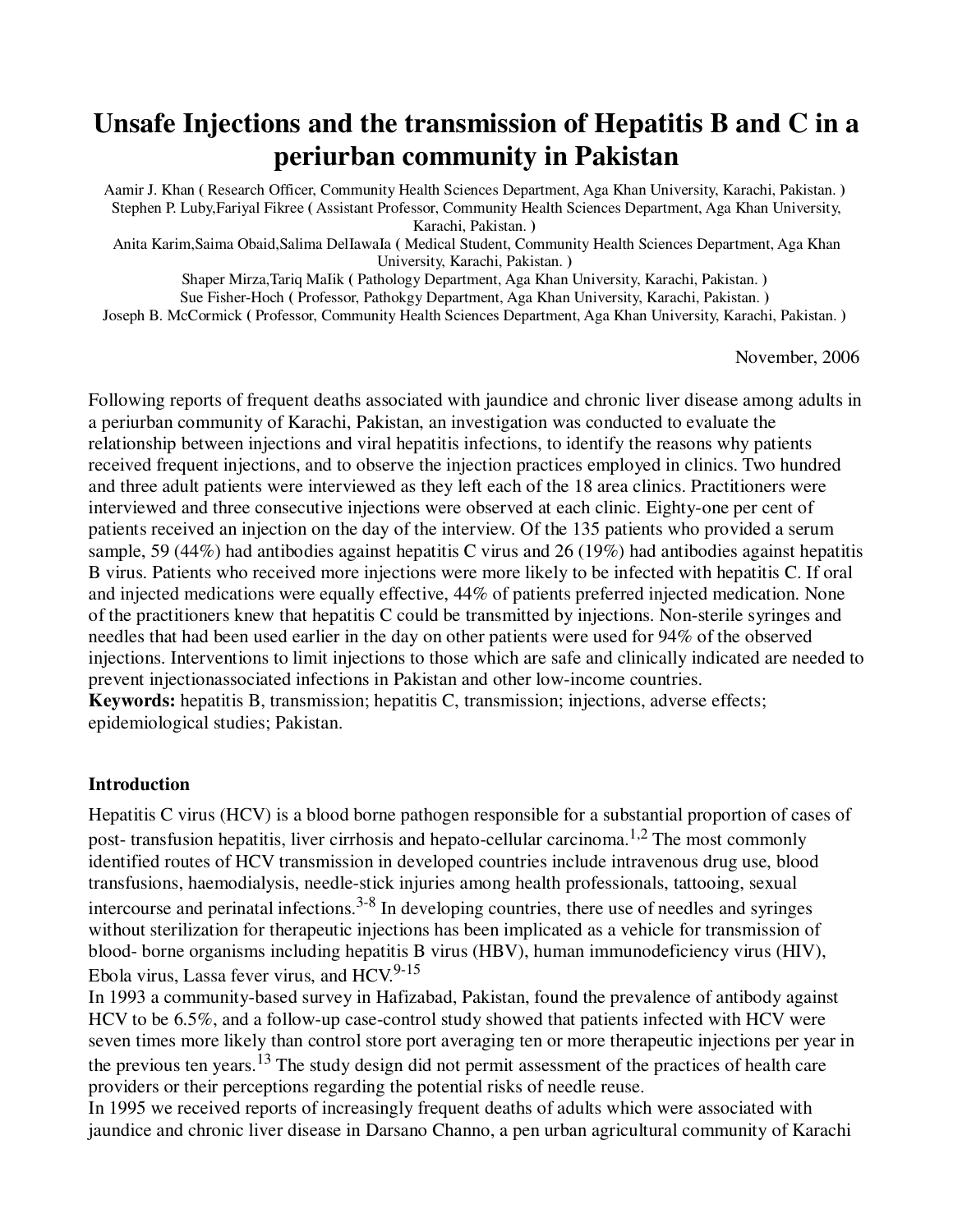over 1100 kilometres from Hafizabad. These reports led us to conduct an investigation in to the relationship between hepatitis infections and injections, the reasons why patients received frequent injections, and the injection practices employed in clinics.

## **Methods**

## **Setting**

Darsano Channo is a periurban sub-district 20 kilo- metres north-east of Karachi, comprising nearly 30 village centres with, according to the most reliable estimate available, approximately 13000 people of Sindhi and Balochi descent. The primary source of income for most families is agricultural labour on land owned by a small number of landowners; a small proportion of educated men are employed by the government in local service or in Karachi. The adult population is largely unable to read or write. **Design**

On five days in January 1995 a group of final year medical students from the Aga Khan University approached consecutive patients as they left 18 health clinics in Darsano Channo. If the patients consented and were at least 20 years of age the students administered a structured questionnaire on presenting health complaints, injections given on the day and previously, and attitudes towards injections. A blood specimen was collected from each patient who gave informed consent. Patients aged 20 or more were enrolled to provide sufficient data for statistical analysis, a previous study in

Pakistan having demonstrated that HCV infection increased markedly with age.<sup>13</sup>

The study team asked the health care providers at the clinics about their qualifications, work experience, patient turnover and injecting practices. A questionnaire asked the practitioners to state the common medical indications for which they prescribed injections, the types of injectable drugs prescribed why they preferred injectable drugs over oral forms and the diseases likely to be transmitted through the reuse of non-sterile needles. A structured form was used to record observations made on three consecutive patients who received injections in each clinic. This number was chosen because of the limited time and numbers of observers, the desire to make observations in all the clinics, and the expectation that three observations per practitioner would give an adequate picture of routine practice. Three periods of patient exposure to therapeutic injections were considered: the 12 months preceding the study, i.e.1994; 1989 to 1993; and, for persons aged 30 or more, 1978 to 1988. Respondents were asked to report their average number of yearly injections in the following categories: zero, 1-4, 5-10 and more than ten.

### **Laboratory procedures**

Serum was separated and stored at-7OoC at the laboratory of the Aga Khan University Hospital. HCV infection was defined as the presence of serum HCV antibodies detected by a third-generation enzymelinked immunosorbent assay (Abbott EIA).Because the prevalence of HCV infection in the study population was much higher than expected we selected a random sample often HCV antibody-positive aliquots and repeated the HCV antibody test from a different batch of kits. We also tested the serum for antibodies against HBV core antigen (anti-HBc, Abbott EIA).We interpreted the presence of anti-HBc as evidence of past HBV infection.

# **Statistics**

Interview forms were coded and double-entered into Epilnfo software.<sup>16</sup> We compared the prevalences of infection between groups on the basis of X2 prevalence ratios and used the w-test and Yate's corrected P-values to evaluate statistical significance, with Taylor Series 95% confidence limits. The wtest for linear trend was employed to evaluate the relationship between current infection and number of injections overtime.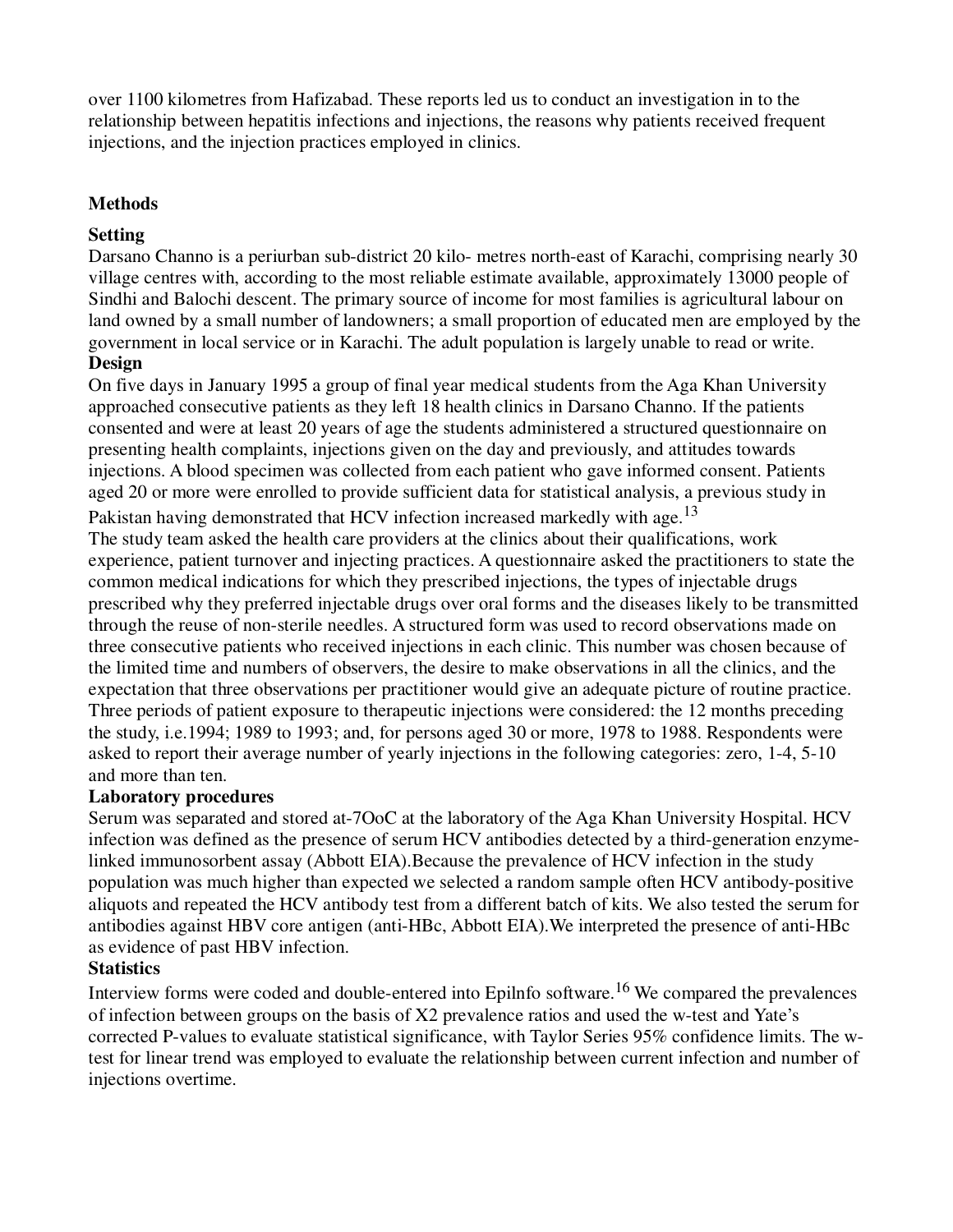### **Results**

### **Patients**

We interviewed 203 patients aged at least 20 years as they left the clinics. Their mean age was 36 years (range 20- 80); there were 127 females (63%) and 76 males (37%). The mean ages for females and males were 35 and 37 years respectively. Seventy-six percent of the females were house wives and 55% of the males were involved in agricultural labour; 75% of the females and 54% of the males were unable to read or write.

One hundred and thirty-five patients (67%) agreed to provide a serum sample. The sex distribution (63% male versus 62% female) and mean age (38 versus 35 years)of those who refused to give a blood sample and those who agreed were similar. Of the females and males who did not provide a serum sample, 90% and 69% respectively could not read or write.

Of the 135 serum samples procured and tested, 59 (44%) had antibodies against HCV and 26 (19%) had antibodies against HBV core antigen. Forty-three of 85 females (5 1%) and 16 of 50 males (32%) were infected with HCV (prevalence ratio=1.6,  $P = 0.05$ ). Compared to patients aged 20-24 years, all older age groups were 4 to 6 times more likely to be infected with HCV. The prevalence of anti-HBc antibodies did not differ significantly by sex or age group (Table 1).

| Table 1. Prevalence of antibodies to hepatitis C and hepatitis B core antigen by age group and gender in 135 patients leaving clinics in Darsan. |  |
|--------------------------------------------------------------------------------------------------------------------------------------------------|--|
| Channo, 1995.                                                                                                                                    |  |

| Positive for HCV antibody<br>$n(\%)$ |       |         |        | Positive for anti-HBV core antigen<br>$n(\%)$ |       |       |          |                      |
|--------------------------------------|-------|---------|--------|-----------------------------------------------|-------|-------|----------|----------------------|
|                                      |       |         |        |                                               |       |       |          | Age group<br>(years) |
| $20 - 24$                            | 3/18  | 0/10    | 3/28   | Baseline                                      | 3/18  | 3/10  | 6/22     | Baseline             |
|                                      | (17)  |         | (11)   |                                               | (17)  | (30)  | (21)     |                      |
| 25-29                                | 7/12  | $-7/14$ | 14/26  | 5                                             | 2/12  | 1/14  | 3/23     | 0.5                  |
|                                      | (58)  | (50)    | (54)   | $(1.60 - 15.5)$                               | (17)  | (7)   | (11)     | $(0.1-1.7)$          |
| 30-34                                | 10/14 | 2/7     | 12/21  | 5.3                                           | 4/10  | 3/7   | 7/21     | 1.2                  |
|                                      | (71)  | (29)    | (57)   | $(1.7 - 16.5)$                                | (29)  | (43)  | $(33)$ . | $(0.5-3)$            |
| 35-39                                | 6/11  | 3/10    | 9/21   | 4                                             | 2/11  | 1/10  | 3/21     | 0.5                  |
|                                      | (54)  | (30)    | (43)   | $(1.2-13)$                                    | (18)  | (10)  | (14)     | $(0.1 - 1.8)$        |
| 40-49                                | 9/13  | 0/1     | 9/14   | 6                                             | 1/13  | 0/1   | 1/14     | 0.3                  |
|                                      | (69)  |         | (64)   | $(1.9-18.7)$                                  | (8)   |       |          | $(0.04-1.9)$         |
| $\geq 50$                            | 8/17  | 4/8     | 12/25  | 4.5                                           | 4/17  | 2/8   | 6/25     | 0.9                  |
|                                      | (47)  | (50)    | (48)   | $(1.4-14.1)$                                  | (24)  | (25)  | (24)     | $(0.3 - 2.3)$        |
| All age                              | 43/85 | 16/50   | 59/135 | NA <sup>b</sup>                               | 16/85 | 10/50 | 26/135   | NA <sup>b</sup>      |
| groups                               | (51)  | (32)    | (44)   |                                               | (19)  | (20)  | (19)     |                      |

a Prevalence ratio across age groups using the 20-24 years age group as the baseline. Values in parentheses are Taylor Series95% confidence intervals for prevalence ratios.

<sup>b</sup> Not applicable.

The primary symptoms prompting these patients to visit the clinic included generalized muscular and joint aches (22%), abdominal discomfort (20%), acute febrile illness (18%) and respiratory tract infections (13%). An injection was received during the visit to the clinic by 165 patients (81 %), including 90% of those aged 20-24 years. Seventy-three percent of patients did not know whether the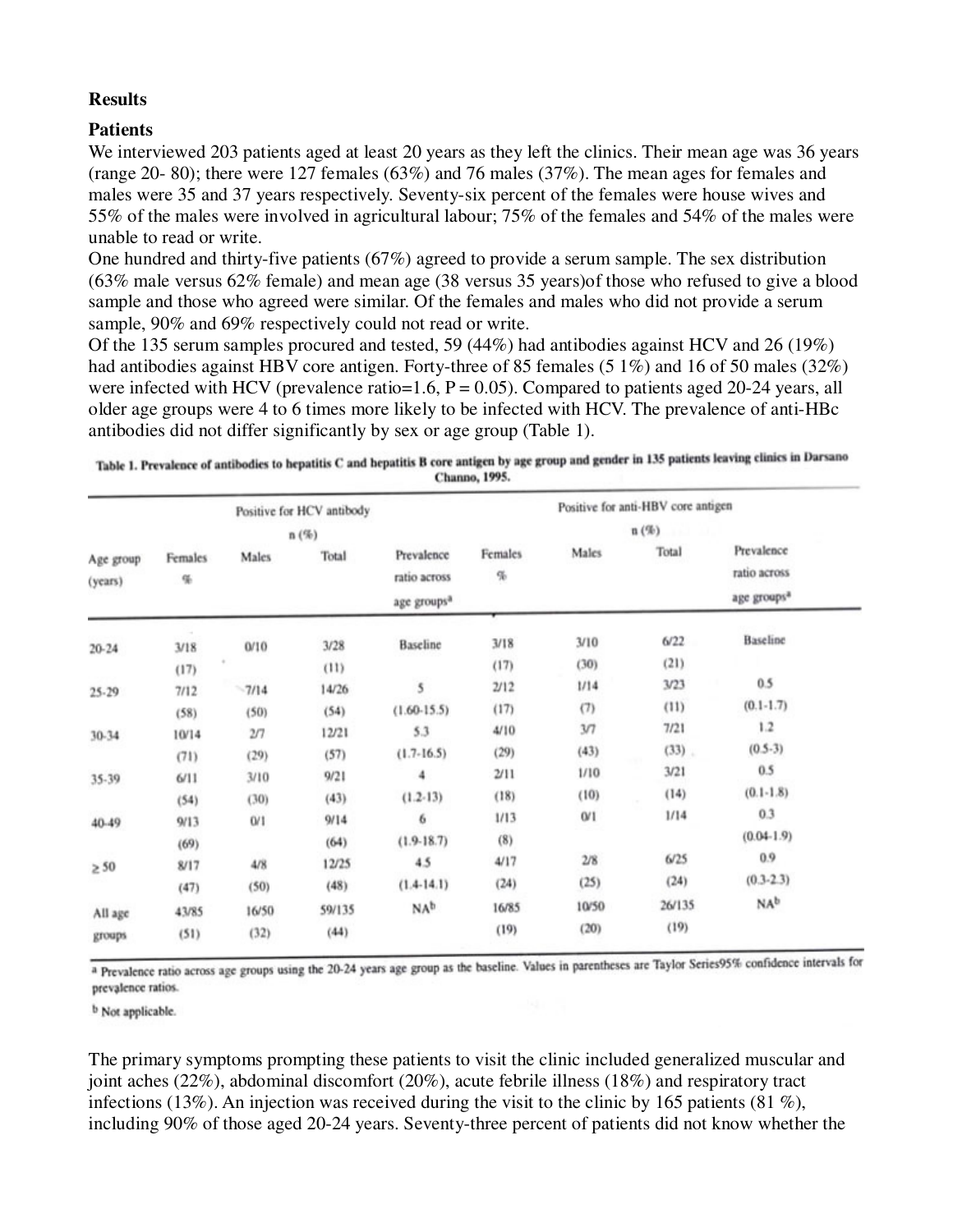needle and syringe used to inject them were sterile; 17% reported them to be reused and 10% observed a new syringe being drawn from its packet.

Among all 203 exit patients, the percentage who reported averaging more than ten injections per year increased from 52% in 1978- 88 to 69% during 1989-93 and to 73% during 1994. Those averaging zero injections per year decreased from 34% during 1978-88 to 16% during 1989-93 and to 5% during 1994. Women were twice as likely as men to report receiving over ten injections per year during 1994 (prevalence ratio=1.9, 95% confidence interval (CI) 1.2-3.0, P<0.01). In comparison to men in corresponding age groups, women aged 30-39 years were twice as likely to report receiving more than ten injections per year during 1994 (prevalence ratio 2.1, 95% CI 1.2-3.9, P<0.02), and women aged 25-29 years of age were five times more likely than similarly aged men to report receiving over ten injections per year during the same year (prevalence ratio=5.0, 95%CI 1.2-20.3, P<0.02). Such increased exposure for women was not statistically evident prior to 1994.

Among the 135 patients for whom serology results were available, those who received more injections during 1994 and during 1989-93 were significantly more likely to be infected with HCV (Table 2).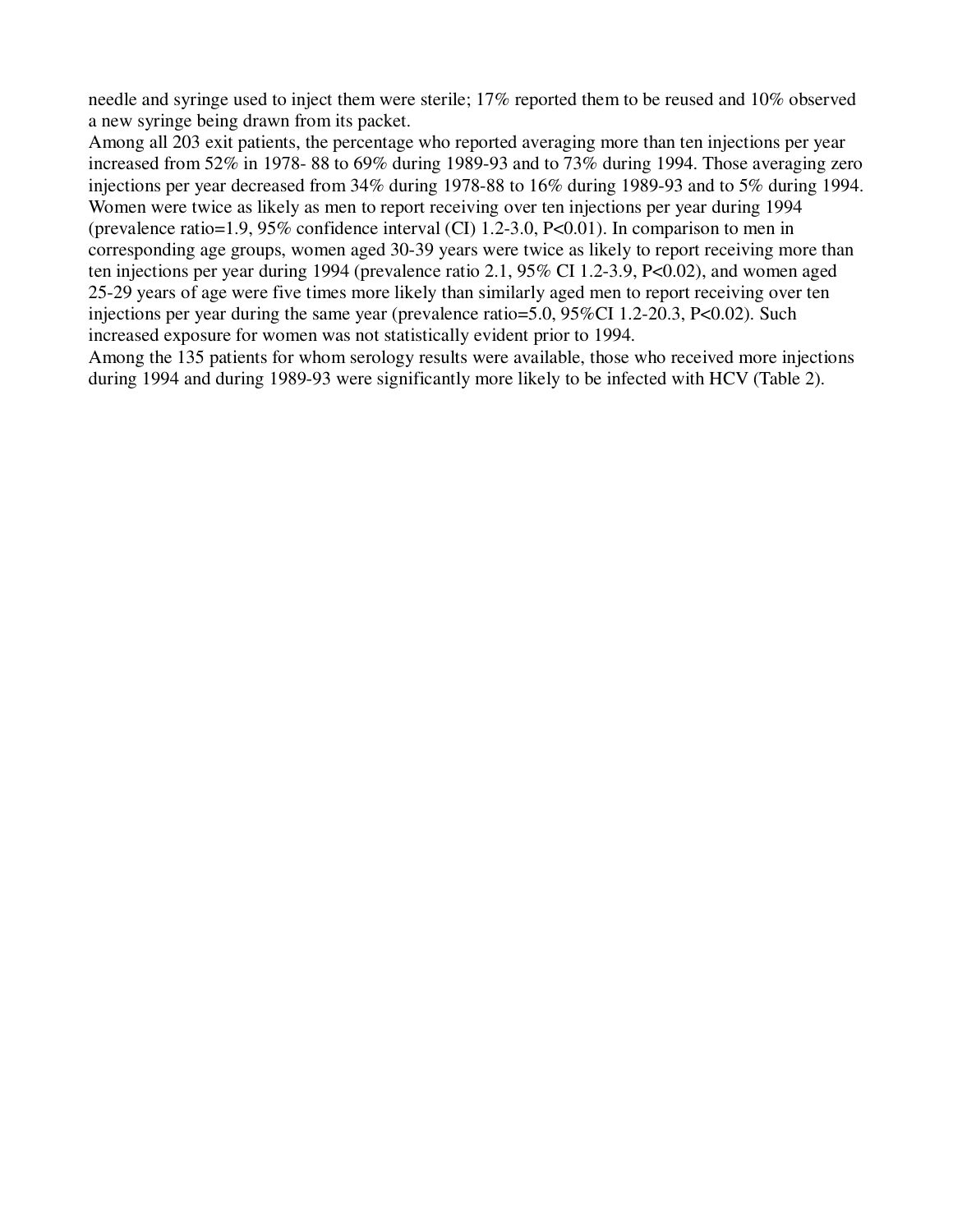|                              | Channo <sup>a</sup> .               |                                     |                   |
|------------------------------|-------------------------------------|-------------------------------------|-------------------|
|                              | No. positive<br>for HCV<br>antibody | No. negative<br>for HCV<br>antibody | HCV<br>odds ratio |
| Average number of injections |                                     |                                     |                   |
| in the last year             |                                     |                                     |                   |
| $\bf{0}$                     | 1                                   | 6                                   | 1.0 (baseline)    |
| $1 - 4$                      | 2                                   | 9                                   | 1.3               |
| $5-9$                        | 5                                   | 14                                  | 2.2               |
| $\geq 10$                    | 51                                  | 47                                  | 6.5               |
|                              | $X^2$ for linear trend, P=0.002     |                                     |                   |
| Average number of injections |                                     |                                     |                   |
| per year, 1989-93            |                                     |                                     |                   |
| $\bf o$                      | 6                                   | 15                                  | 1.0 (baseline)    |
| $1 - 4$                      | 1                                   | $\overline{\mathbf{4}}$             | 0.63              |
| $5-9$                        | 5                                   | 9                                   | 1.4               |
| $\geq 10$                    | 47                                  | 48                                  | 2.4               |
|                              | $X^2$ for linear tremd, P=0.048     |                                     |                   |
| Average number of injections |                                     |                                     |                   |
| per year, 1978-88            |                                     |                                     |                   |
| $\bf{0}$                     | 17                                  | 29                                  | 1.0 (baseline)    |
| $1 - 4$                      | $\mathbf{2}$                        | 3                                   | 1.1               |
| $5-9$                        | $\overline{\mathbf{4}}$             | 6                                   | 1.1               |
| >10                          | 36                                  | 38                                  | 1.6               |
|                              | $X^2$ for linear trend, P=0.21      |                                     |                   |

Table 2. Association between anti-HCV reactivity and average number of injections received in 1994, 1989-93 and 1978-88, Darsano

a Persons who responded"don't know" when questionned as to the average number of injections for a particular time frame were excluded from the analysis

Antibody to HBV core antigen was not associated with the average number of injections received during the same time periods.

Fifteen percent of patients reported that they had previously received a blood transfusion, and these patients were 1.9 times more likely to be infected with HCV. However, this and other associations between parenteral exposures and HCV and HBV infection were not statistically significant (Table 3).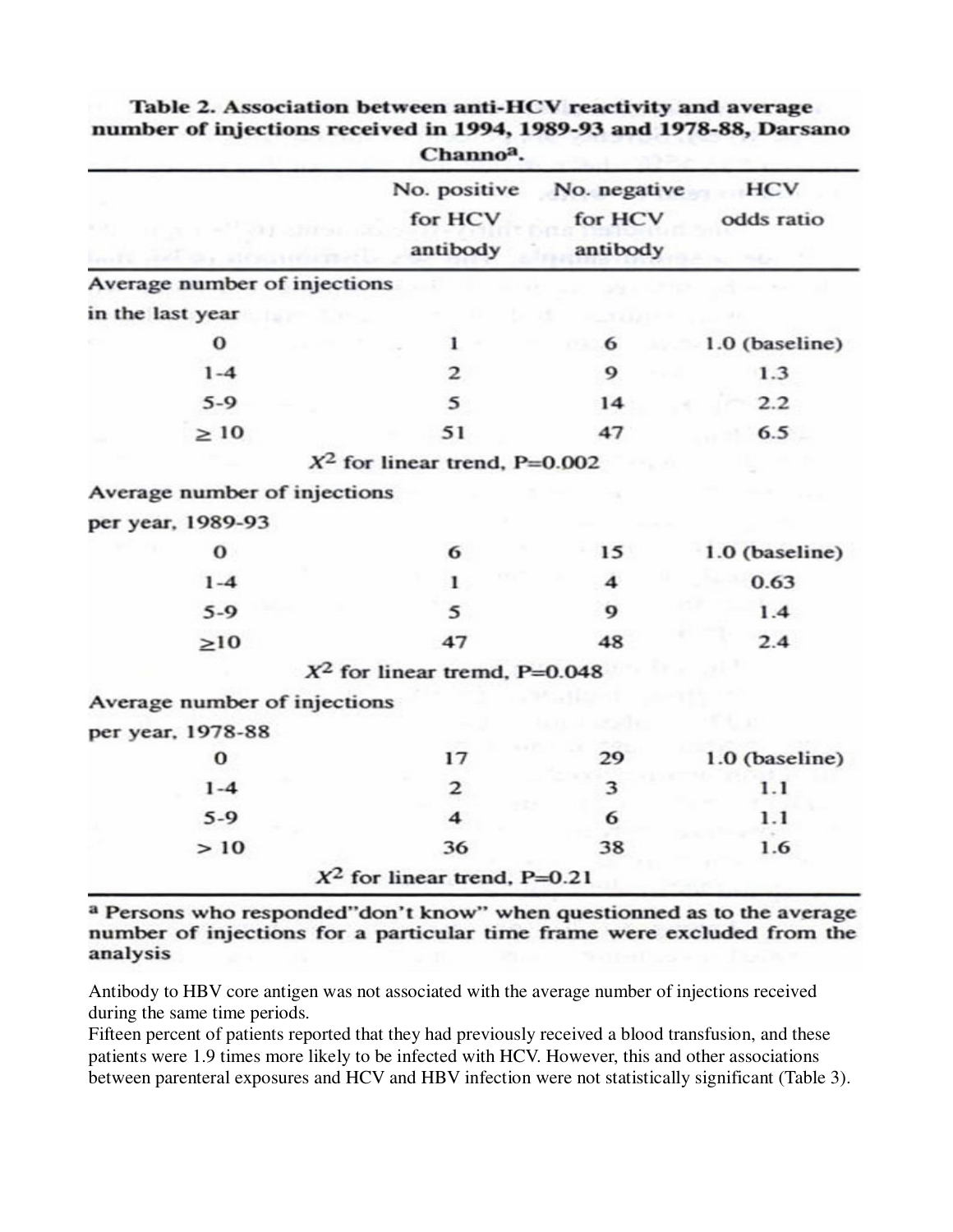| Other risk factors<br>E. H. Loth Bene<br><b>BOTT Alexan</b> | Total<br>$n(\%)$ | No. positive<br>for HCV<br>antibody <sup>a</sup> | <b>HCV</b><br>prevalence<br>ratiob | No. positive<br>for HBV<br>core antigen<br>antibody <sup>a</sup> |
|-------------------------------------------------------------|------------------|--------------------------------------------------|------------------------------------|------------------------------------------------------------------|
| Receiving blood                                             | 31/203(15)       | 12/22(55)                                        | 1.9                                | 4/22(18)                                                         |
| transfusion                                                 |                  |                                                  | $(0.7 - 5.4)$                      |                                                                  |
| Injecting drug use                                          | 8/203(4)         | 2/7(28)                                          | 0.5                                | 2/7(28)                                                          |
|                                                             |                  |                                                  | $(0.1-3.1)$                        |                                                                  |
| Extramarital sexual                                         | 26/203(13)       | 7/19(37)                                         | 0.7                                | 5/19(26)                                                         |
| intercourse                                                 |                  |                                                  | $(0.2 - 2.2)$                      |                                                                  |

# Table 3. Lack of association between HCV and HBV infection with other potential routes of transmission, Darsano Channo, 1995.

<sup>a</sup> No. positive among those who provided serum samples. Values in parentheses are percentages

<sup>b</sup> Values in parentheses are Taylor Series 95% confidence intervals for prevalence ratio

If oral and injectable medicines were equally effective in the treatment of a given illness, 90 of the patients (44%) said they would prefer an injectable. Twenty-nine (14%) said they always insisted on receiving injectable drugs when they visited health care practitioners; 41(20%) said they did so usually or occasionally. Forty-one percent of the patients thought that oral medication was more expensive than injectable medication. Only 48 patients (24%) reported ever having asked their practitioner for oral medication in preference to an injectable drug that had been prescribed.

### **Health care providers**

We interviewed 18 health care providers during working hours in the clinics, which contained one to three rooms and lacked laboratory and radiology facilities. Ten of the providers were registered medical practitioners; the sole qualification of the others was previous apprenticeship under such practitioners. The registered practitioners reported an average of 60 patient visits a day; the unregistered practitioners reported 25 such visits. The mean duration of practice as an independent health care provider was 13 years.

Eight of the ten registered practitioners and six of the eight unregistered practitioners said that life-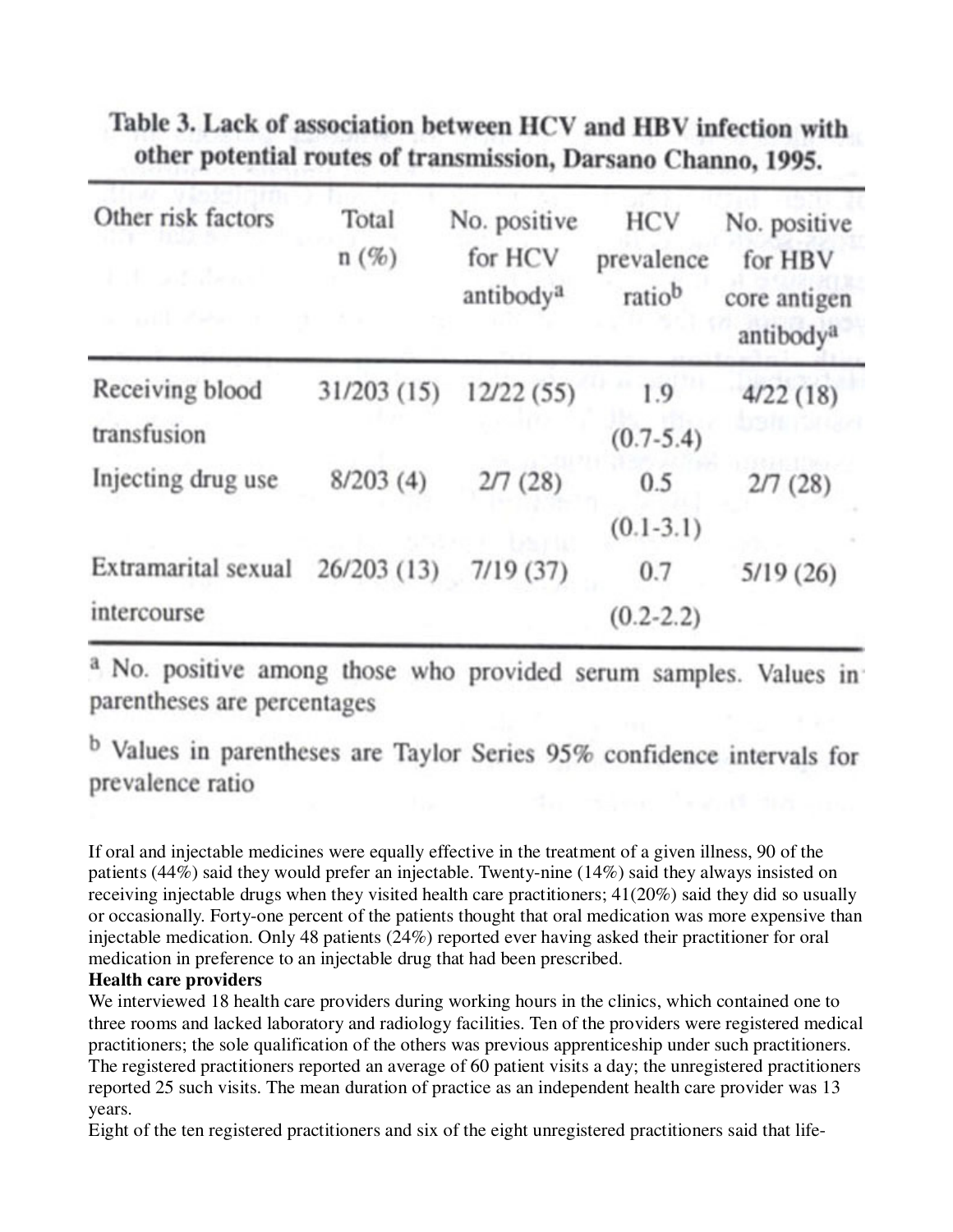threatening diseases could be spread through the reuse of non-sterile needles and syringes. When asked to mention diseases likely to be transmitted in this manner, none of the practitioners referred to HCV; only two mentioned HBV, and over half mentioned tuberculosis (Table 4).

# Table 4. Perceptions of health care providers as to diseases like to be transmitted because of reuse of non-sterile needles for injections, Darsano Channo, 1995.

|                    | What diseases are likely to be transmitted         |                          |  |  |  |
|--------------------|----------------------------------------------------|--------------------------|--|--|--|
|                    | because of reuse of non-sterile needles $(n=18)$ ? |                          |  |  |  |
| <b>Disease</b>     | Registered                                         | Unregistered             |  |  |  |
|                    | practitioners <sup>a</sup>                         | practioners <sup>b</sup> |  |  |  |
|                    | $(n=10)$                                           | $(n=8)$                  |  |  |  |
| <b>AIDS</b>        | 8(80)                                              | 4(50)                    |  |  |  |
| <b>Hepatitis B</b> | 2(20)                                              | 0(0)                     |  |  |  |
| Hepatitis C        | 0(0)                                               | 0(0)                     |  |  |  |
| Malaria            | 5(50)                                              | 5(62)                    |  |  |  |
| Tuberculosis       | 5(50)                                              | 5(62)                    |  |  |  |
| Typhoid fever      | 5(50)                                              | 5(62)                    |  |  |  |
| Cancer             | 0(0)                                               | 2(25)                    |  |  |  |

a Qualified medical graduates registered with the Pakistan Medical and Dental Council. Values in parentheses are percentages.

<sup>b</sup> Health care providers who were not medical school graduates and were not registered with the Pakistan Medical and Dental Council. Values in parentheses are percentages.

When asked to estimate the percentage of their patients seen on a working day for whom they prescribed an injectable drug, the responses ranged from 60% to 75%. The most common diseases reported for which these injectable drugs were administered included respiratory tract infections (9; 50%), malaria (8; 44%), gastroenteritis (8; 44%) and generalized weakness(4; 22%). According to the practitioners, their reasons for preferring injectable drugs over oral counterparts included the quick relief of symptoms (15; 83%), greater effectiveness (7;39%),lower frequency of side-effects (6; 33%)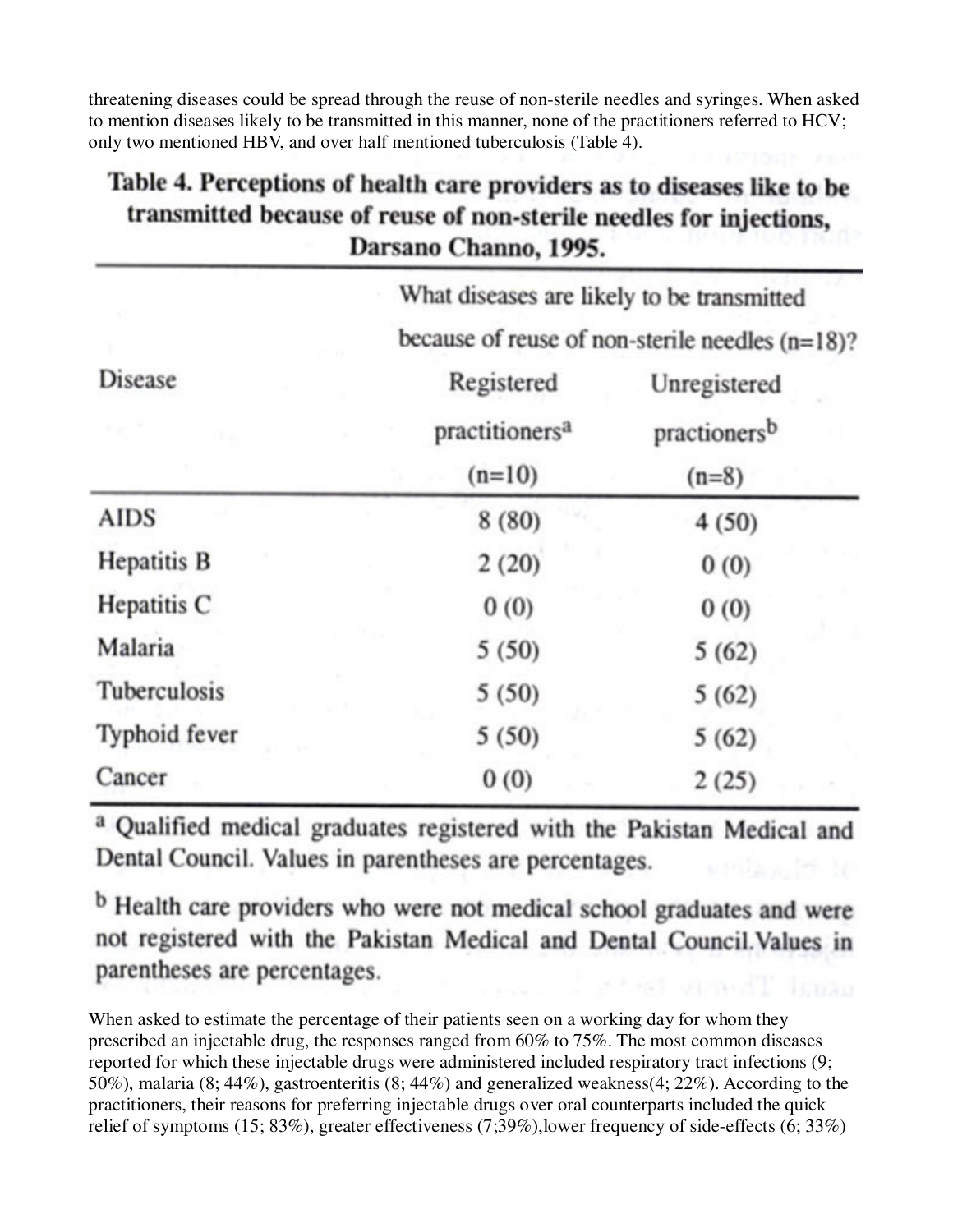#### and patient satisfaction (4; 22%).

Practitioners prescribed a wide range of injectable therapeutic agents including mixtures of two or more drugs. All 18 practitioners reported prescribing injectable antibiotics, most commonly gentamicin, penicillin G and cephalosporins for a broad range of suspected infectious diseases. Seven practitioners (39%) reported prescribing injectable chioroquine for suspected malaria. Seven (39%) also used mixtures of vitamins with analgesics administered intramuscularly for complaints of generalized weakness and muscular or joint aches.

#### **Observations in clinics**

The use of a new needle was observed on two occasions and the opening of a packet containing a syringe with a needle was seen on one occasion during observations on the administration of 54 injections. For the other 51 injections both the needle and the plastic disposable syringe had been used on another patient during the same working day. In all clinics, needles were observed either in a pan of tepid water or lying open on a table. Between uses, syringes were always placed on a table.

### **Discussion**

Forty-four per cent of patients aged at least 20 years who visited health clinics in a periurban setting outside Karachi were infected with HCV. The primary route of transmission was evidently injection with reused, inadequately sterilized needles and syringes. There was a strong dose-dependent association between the numbers of injections received and HCV infection during two periods of exposure: the 12 months prior to interview and the five years preceding them. It is possible that persons with HCV were symptomatic and thus more likely to come to practitioners and receive injections, with the consequence that HCV infection was there as on for the injections rather than vice versa. However, if the injections were not responsible for HCV infection there would need to be another cause of the 44% prevalence of HCV in the population. Other parenteral risk factors were evaluated, but none were significantly associated with HCV. If the cause of this high prevalence was an unknown risk factor not covered in the questionnaire, the observation that 94% of injections were administered with unsterilized reused syringes and needles would be an irrelevant finding. This, given the limitations of a crosssectional study, is arguable, but the more straight forward explanation that injections led to HCV infection is more plausible. Moreover, this relationship between unsafe injections and HCV infection has been observed elsewhere in Pakistan<sup>13</sup> and in Taiwan, China.<sup>14,15</sup> It is consistent with the associations observed between HCV transmission and injecting drug use<sup>2</sup> and needle-stick injuries.<sup>5</sup> These data also suggest that most transmission of HCV in Darsano Channo occurred within the five years preceding the investigation. The strongest association was between HCV infection and the receipt of injections in the previous year; a weaker association occurred in respect of the preceding 2-6 years, and there was no association with injections given more than 6 years previously. Furthermore, persons aged at least 25 were at markedly greater risk of HCV infection than persons aged 20-24 years, but above the age of 30 there was no increased risk relative to the already elevated risk of persons aged 25- 29 years. If the rate of infection were steady and longstanding, increased infection in each age group would be expected. Thus, although injections were commonly used in the 16 years prior to the study (1978- 94), the virus was apparently either introduced or reached sufficient prevalence for exponential spread within the population during the five years preceding the investigation. This is consistent with a study in a village in Taiwan, China, suggesting that most community-wide HCV transmission from injections occurred during distinct time frames.<sup>14</sup>

This model of widespread risk behaviour but episodic large-scale transmission is consistent with the varying prevalence of HCV reported in different communities. Two epidemics of HCV caused by injections from inadequately sterilized needles have been documented in Pakistan, one in the present study and the other in Hafizabad<sup>13</sup>, a community with a different language and culture and separated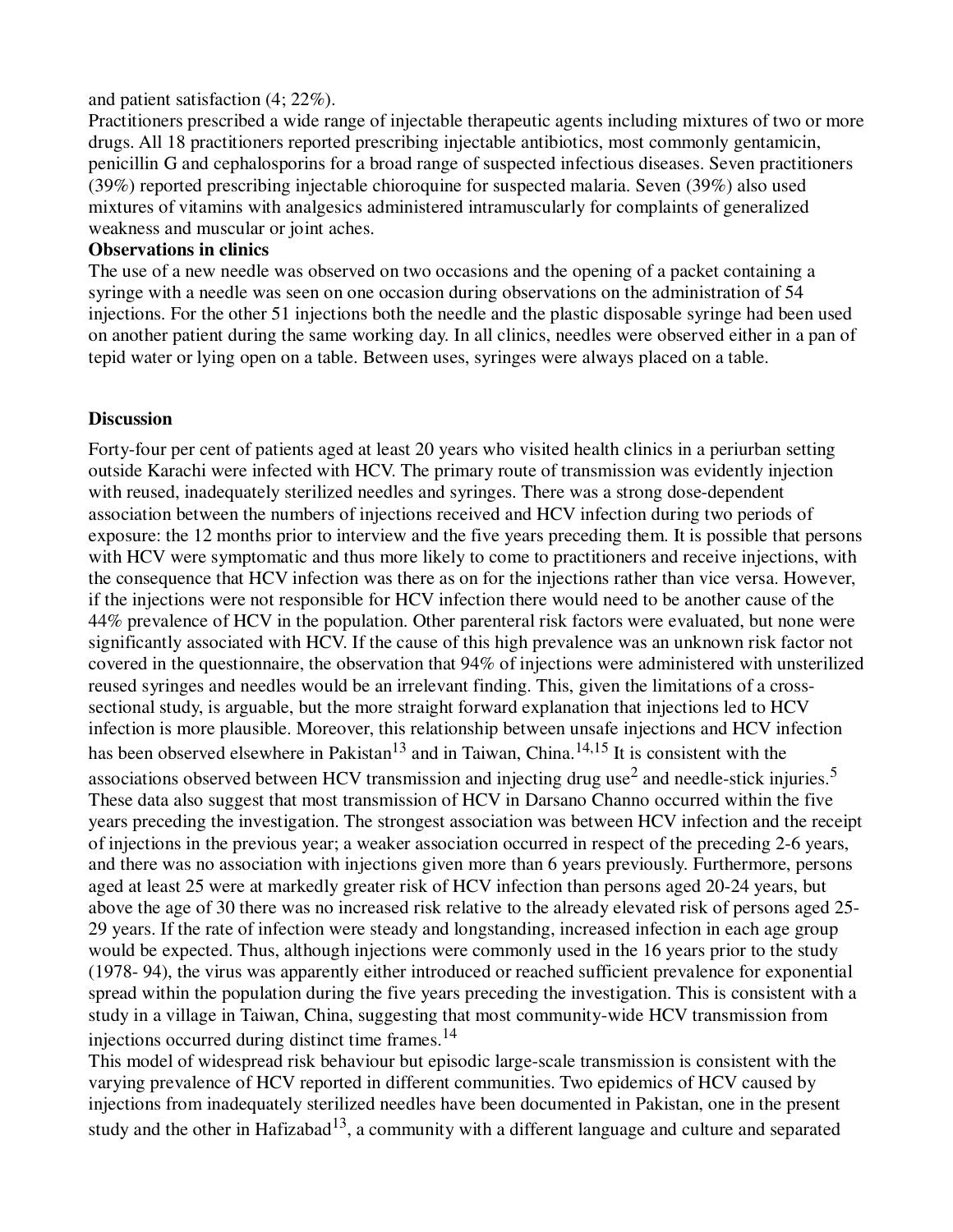from Darsano Channo by over 1100 kilometres. Both communities were investigated following reports of liver disease. Although injections are widely popular in Pakistan<sup>17</sup>, rates of HCV infection are below 2% in other communities, including voluntary blood donors in Karachi18 and residents in four squatter settlements in Karachi (S. Thobani, personal communication). Patchy outbreaks of HCV against a background of widespread unsafe injections suggest that interventions to improve needle hygiene could prevent an exponential increase in transmission in the many communities where HCV prevalence and injection behaviour resembled the conditions in Darsano Channo in the ten years preceding our study. However, it is not easy to bring about a reduction in unsafe and unnecessary injections. Patients in Darsano Channo actively sought injections. Seventy-three per cent of the patients had received more than ten injections in the preceding year, and 44% preferred injections to oral medications even where they were equally effective. Practitioners, unaware of many of the specific risks of bloodborne pathogen transmission through injections, were providing a service that people wanted at a modest price. Complete medical evaluation was not a part of this study; nevertheless, the fact that 81% of the patients visiting primary care clinics received a parenteral injection in the absence of laboratory or radiological evaluation pointed to unnecessary parenteral therapy.

The consequences of frequent unsafe injections were not borne equally within the community. Over half of all the women were infected with HCV. Women sought more care at these clinics, received more injections and were twice as likely as men to be infected with HCV. This increased exposure to injections was particularly evident in women aged 30-39 years, the peak reproductive age range of women in Pakistan. In Darsano Channo, women's social roles and mobility are strictly prescribed. Somatization, the expression of psychological stress as physical symptoms, is responsible globally for a large percentage of visits to health care providers<sup>19</sup> and is likely to account for many visits to clinics in Darsano Channo. When Darsano Channo residents felt unwell they sought injections. Although hepatitis B virus can be transmitted by reused injection equipment the present study did not find an association between hepatitis B and injections. There are two likely reasons for this. First, 85% of the persons who have anti-HCV antibodies as detected by second-generation enzyme-linked immunosorbent assay have circulating HCV virus and so can readily transmit the infection.20 In contrast, in a previous study in Pakistan, only 14% of persons with antibodies to hepatitis B core

antigen had evidence of infectivity, i.e. circulating hepatitis B surface antigen.<sup>13</sup> In Darsano Channo, therefore, the opportunities for HCV transmission via contaminated injection equipment were more frequent than for HBV transmission. Second, hepatitis B is more efficiently transmitted vertically and sexually than hepatitis  $C^{21,22}$  In this relatively small study, substantial HBV transmission that was not associated with injection could have obscured an association between injections and HBV infection. It is worth noting the following limitations of the present study.

Exposure to injections was assessed by questionnaire. Recall, especially over long time frames, is imperfect. However, patients were unaware of their HCV status when they were questioned, so imperfect recall would lead to non-differential misclassification of exposure which would bias associations to the null. Thus, while there may be additional associations between exposures and outcomes which the study failed to recognize, those that it did identify are probably valid. Because this was a cross-sectional study it was impossible to distinguish completely how much of the varying prevalence of HCV with age was a result of an age effect, a period effect, or a cohort effect. However, in contrast to other populations with HCV which showed a steady increase in HCV prevalence with age<sup>13,23,24</sup> the prevalence in Darsano Channo peaked at 25-29 years of age, indicating more than a simple age effect. Whether this unusual age distribution of infection was something that happened during a particular period, resulting in increased prevalence for all age groups, or whether persons in a specific birth cohort were susceptible to unique conditions of their birth cohort, cannot be resolved completely with cross-sectional data. Nevertheless, the retrospective data on exposure to injections identifies a particular period, i.e. the year prior to the study, as the time of strongest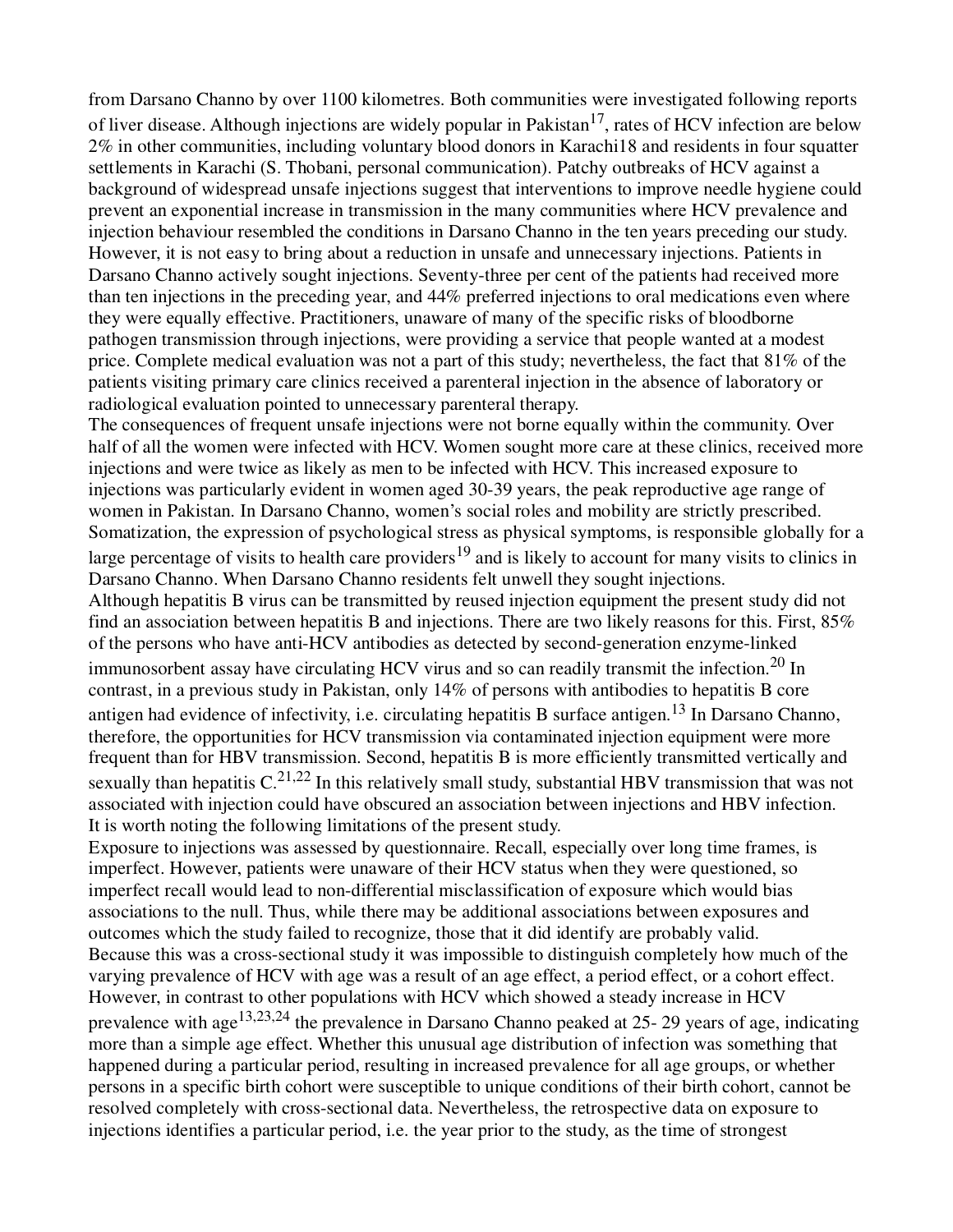association with infection. This contrasts with the results from Hafizabad: injections in the preceding year were not associated with HCV infection, whereas there was an association between injections in the preceding five and ten years and HCV infection.<sup>13</sup> Moreover, whether the responsible event occurred among all ages, i.e. a period effect, or among a particular age group, i.e. a cohort effect, it appears that at some time in the recent past HCV was widely transmitted through this community. The study raised substantial ethical conflicts. At the outset the members of the team realized that they would probably observe clinical practices that could potentially transmit blood-borne infection, and careful consideration was therefore given to the acceptability of observation without immediate intervention. Because the project was of short duration, and because the Human Subjects Committee of the Aga Khan University met only quarterly, formal external ethical review was unavailable. It was decided to proceed for three reasons. Firstly, to insist on intervening at the time of observation would undercut both the project and effective public health intervention. We were invited into clinics where both clinicians and patients preferred injections. Had we violated the autonomy of the care providers and the patients and insisted on an immediate change in practice, we would not have been allowed to continue observing and the care providers would have been unwilling to cooperate in any follow-up activity aimed at reducing unsafe injections. Stopping the process at the time of initial observation would also have undercut the development of broader regional public health interventions that could only be rationally based if the problem was realistically understood. Secondly, giving three clean needles and syringes to each care provider on the day of observation would not have meaningfully lessened the risk of bloodborne infection in a population whereover three- quarters of the patients were receiving more than ten injections a year and the reuse of injection equipment was usual. Thirdly, had a different topic been chosen for study, a possibility that was considered, the end result would have been less controversy, the same number of unsafe injections administered on the days of planned observations, and no data to give back to the community or to examine on a national or international level. Although we did not intervene at the time of observation we did in fact plan and intervene. Once the data were analysed we returned to Darsano Channo, divulged the laboratory results and provided counselling and referral to the participants in the study. We also shared the results of the study with the larger community, and with the local health care providers, and with other health care providers and communities throughout the region. We shared the data with colleagues in the Sindh Government AIDS Prevention Programme, who subsequently included the avoidance of unsafe injections among the public health messages issued via the mass media throughout the province of Sindh, which has a population of 40 million. We also collaborated with a nongovernmental organization in including the reduction of unnecessary and unsafe injections in an intervention programme for improving clinical care in the area.

In developing countries, frequent injections are part of a mutually re-enforcing cycle. Injections are psychologically rewarding to patients, bring status and financial reward to the injector, and occasionally bring genuine health benefits.25 Consequently, interventions should be addressed at the societal, practitioner and patient levels. An important long term goal is to prevent unnecessary injections. Research in developing countries which aimed at measuring the average percentage of adult outpatients in primary care settings who required parenteral therapy would permit the establishment of an evidencebased standard. Governments, nongovernmental organizations and communities could use such a standard to evaluate local practices and persuade practitioners and community members to make the necessary modifications.

Efforts are needed to ensure that all injections are administered with sterile syringes and needles. The incremental cost to practitioners of using new syringes or to community members of providing their own syringes is small compared to the cost of visits. A typical clinic visit in Karachi costs US\$ 0.96, while a sterile needle and syringe cost \$0.06 (G. Raglow, personal communication). It is more realistic to use cleaner injecting equipment in the short term than to expect rapid change in the psychological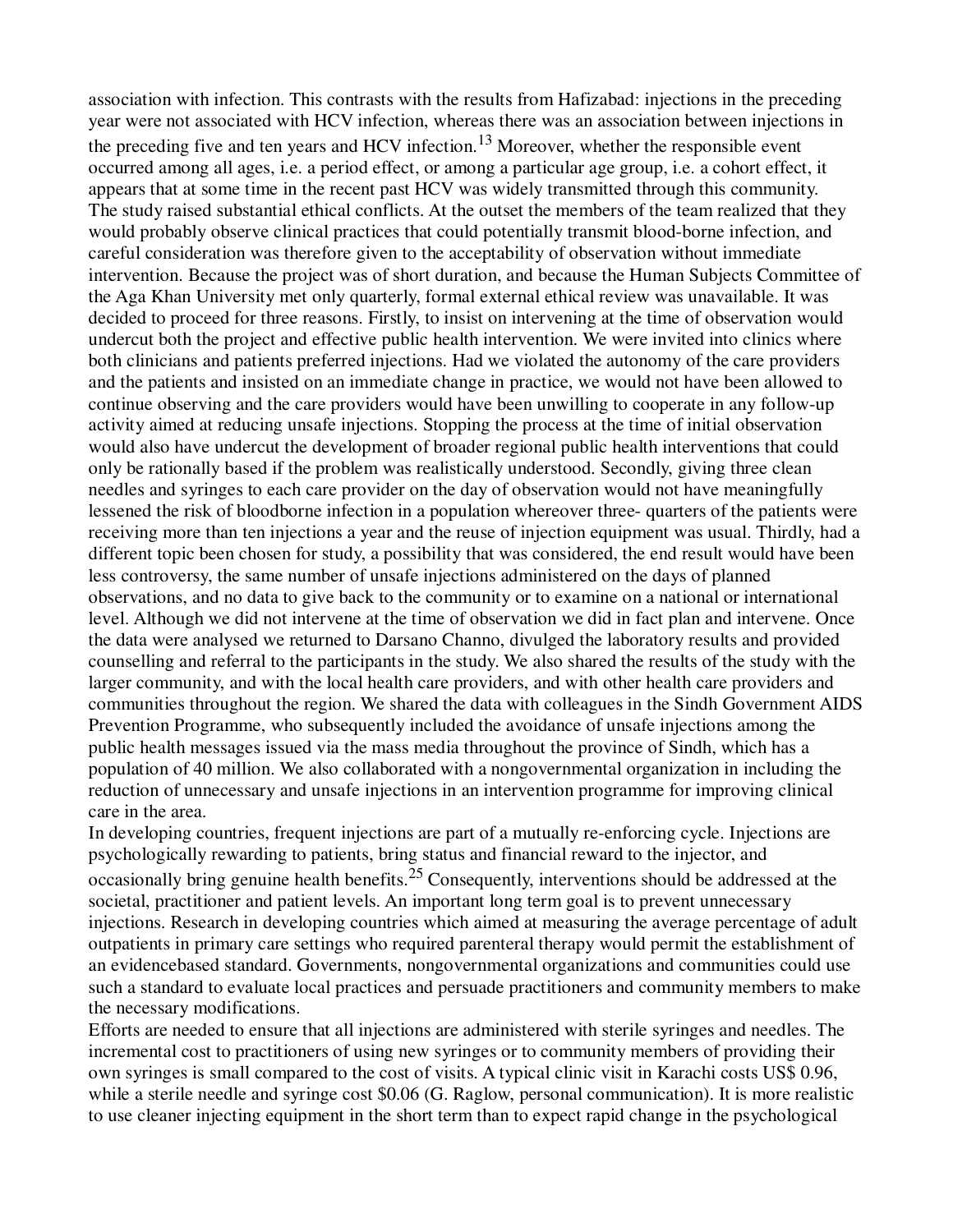and economic dynamic that drives unnecessary injections. Even in Hafizabad, where a communitywide HCV outbreak caused by unsafe injections was followed by an intensive two-year information and education campaign, the average number of injections per year among residents remained unchanged, although the majority of residents had started providing their own new syringe and needle each time they visited a clinic (Fauzia Hoodbhouy, personal communication). As there is no immediate prospect of a vaccine against HCV it is vital to combat unsafe injection practices in developing countries. This would not only help to diminish the morbidity and mortality associated with HCV but could also be expected to prevent disease from needle-transmitted hepatitis B virus, HIV and other bloodborne pathogens.

### **Acknowledgements**

The authors acknowledge the work of the following medical students in data collection and entry: Abdul Ahad, Adnan Hashmi, Ahmed Sultan Khan, Imran Hassan, Imtiaz Qureshi, Majid Jalil, Maria Fraooqui, Mohammad Jaffer, Naveen Hussain, Nuzha Ghori, Samar Zaki, Sualeha Fakih and Uzma Hashim. Gratitude is expressed for financial support from the Community Health Sciences Department of Aga Khan University and for hepatitis test kits donated by Abbott Laboratories.

### **References**

1. Alter HJ. Chronic consequences of non-A, non-B hepatitis. In: Seeff LB. Lewis JH, eds. Current perspectives in hepatology: Festschrift for Hyman J. Zimmerman, MD. New York, Plenum, 1989: 83- 97.

2. Kiyosawa K et at. Interrelationship of blood transfusion, non-A, non-B hepatitis and hepatocellular carcinoma: analysis by detection of antibody to hepatitis C. Hepatology, 1990, 12: 67 1-675.

3. Alter Mi Ct al. Risk factors for acute non-A, non-B hepatitis in the United States and association with hepatitis C virus infection. Journal of the American Medical Association, 1990, 264 (17): 223 1- 2235.

4. Kiyosawa K et al. Hepatitis C in hospital employees with needlestick injuries. Annals of Internal Medicine, 1991, 115 (5): 367-369.

5. Holsen DS, Harthug S. Myrmel H. Prevalence of antibodies to hepatitis C virus and association with intravenous drug abuse and tattooing in a national prison in Norway. European Journal of Clinical Microbiology and Infectious Diseases, 1993, 12 (9): 673-676.

6.Alter Mi et at. Importance of heterosexual activity in the transmission of hepatitis Bandnon-Aandnon- Bhepatitis. Journal of the American Medical Association, 1989, 262 (9): 1201-1205.

7. Akahane Yetal. Hepatitis C virus infectionins pouses of patients with type C chronic liver disease. Annals of Internal Medicine, 1994, 120: 748-752.

8. Ohto H et al. Transmission of hepatitis C virus from mothers to infants. New England Journal of Medicine, 1994, 330 (11): 744-750.

9. Hersh BS et at. Risk factors for HIV infection among abandoned Romanian children. AIDS, 1993, 7 (12): 1617-1624.

10. KoYet al. Horizontal transmission of hepatitis B virus from siblings and intramuscular injection among preschool children in a familial cohort. American Journal of Epidemiology, 1991, 133 (10): 1015-1023.

11. Fisher-Hoch SP et al. Review of cases of nosocomial Lassa fever in Nigeria: the high price of poor medical practice. British Medical Journal, 1995, 311: 857-859.

12. Baron R, McCormick JB, Zubeir O. Ebola virus disease in southern Sudan: hospital dissemination and intrafamilial spread. Bulletin of the World health Organization, 1983, 61(6): 997-1003.